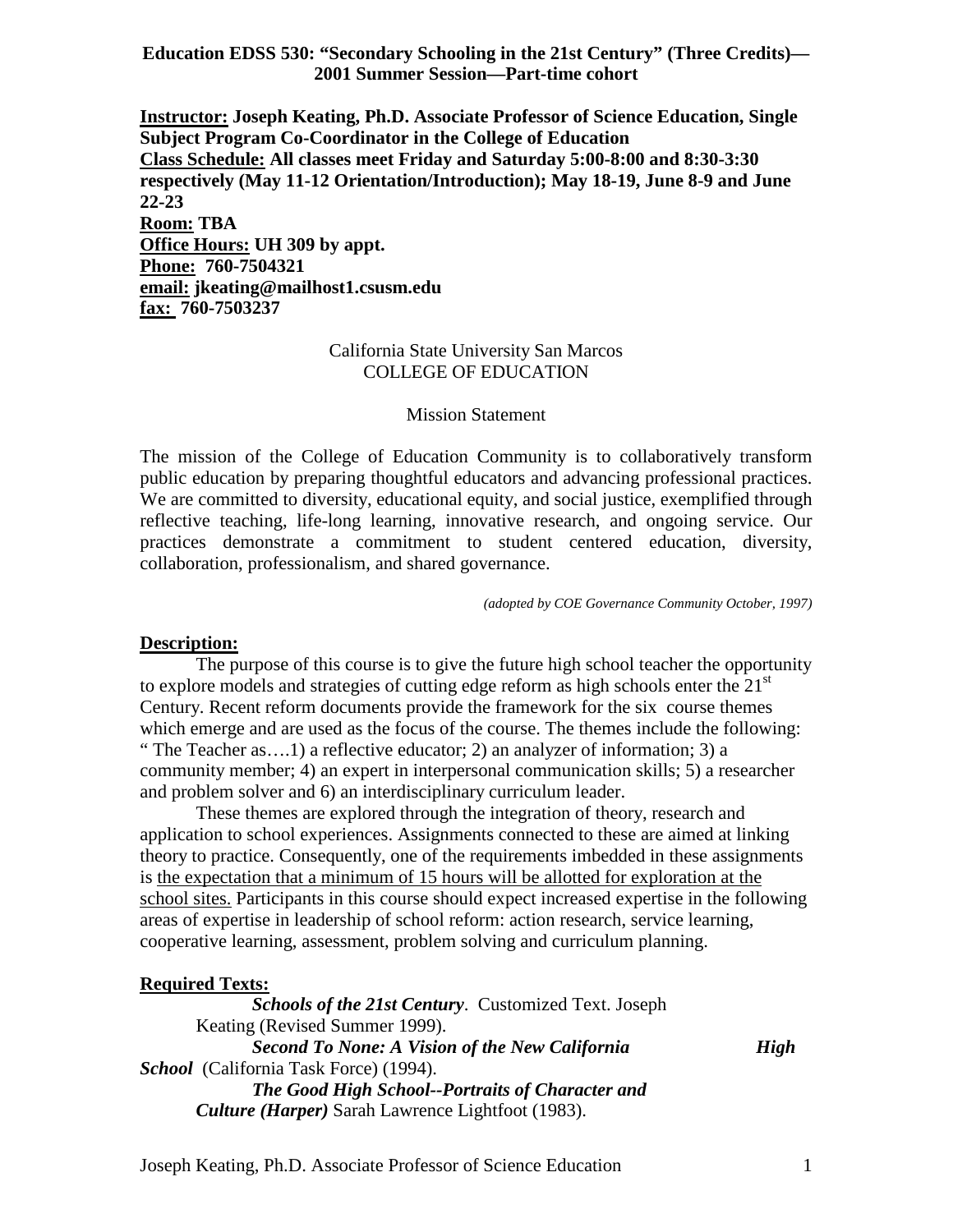Borich (1998)

*Service Learning for High School Teachers* Customized Text. Joseph Keating (1998)

# **Additional Readings: (see customized text)**

**Objectives:** upon completion of this course the student will be able to demonstrate knowledge, understanding, appreciation and practical skills for applying.......

1. characteristics and practice of the reformed 21st Century high school teacher;

2. interdisciplinary teaching;

3. service learning;

4. multiple strategies for inclusive education: problem solving/creative thinking, cooperative learning, classroom management and authentic assessments;

5. action research;

6. Observation/reflection as an integral part of practice.

# **Course Schedule and Related Readings:**

Expectations are that assignments will be completed when due for both group and individual efforts.

## **Session Tentative Topic Readings and \*Assignments Due (in Bold)**

# **#1-4 (May 11, Friday and May 12, Saturday)**

Orientation: Introduction to Cooperative Learning through Communication Skills Games #1 (Verbal/Non-Verbal Communication) and Problem Solving through Problem Solving Skills Game #1 (Gum Drop Towers); Syllabus/Program considerations **Assignments:** 

# **1) Read introduction, final overview and assigned chapter of "The Good High School" for Jigsaw: Reflective Reading Log**

- **2) Read "Second to None" : Reflective Reading Log**
- **3) Read Cooperative Learning pp. 299-329 article in Customized Text: Reflective Reading Log**
- **4) Read "Dine Philosophy of Learning" p199 (Benally): Prompt: How can (should) spirituality be part of your teaching? (no log)**
- **5) Read "Synthesis of research…reflective thinking" p3 Prompt: How would you integrate reflection into your practice? (no log)**

## **#5 (May 19, Friday)**

- 1) Second to None—Discussion/Video
- 2) **The Good High School Jigsaw** Discussion
- 3) **Discussion of Prompts on Spirituality and Reflective Practice**
- 4) Closure/Questions Quickwrite

**Assignment: Read Article on Action Research in class "A Collaborative Action Research Model…" (Keating and Baldwin) in Customized Text p137-169: Reflective Reading Log**

## **#6, #7, #8 (May 20, Saturday)**

- **1)** Introduction to the "Teacher as a Researcher": School Culture/ Ethnographic Study Assignment Overview/explanation
- **2)** Introduction to Classroom Observations (Borich)
- **3)** Cooperative Learning Communication Skills Game #2 Epsteins Five Stage Rocket

Joseph Keating, Ph.D. Associate Professor of Science Education 2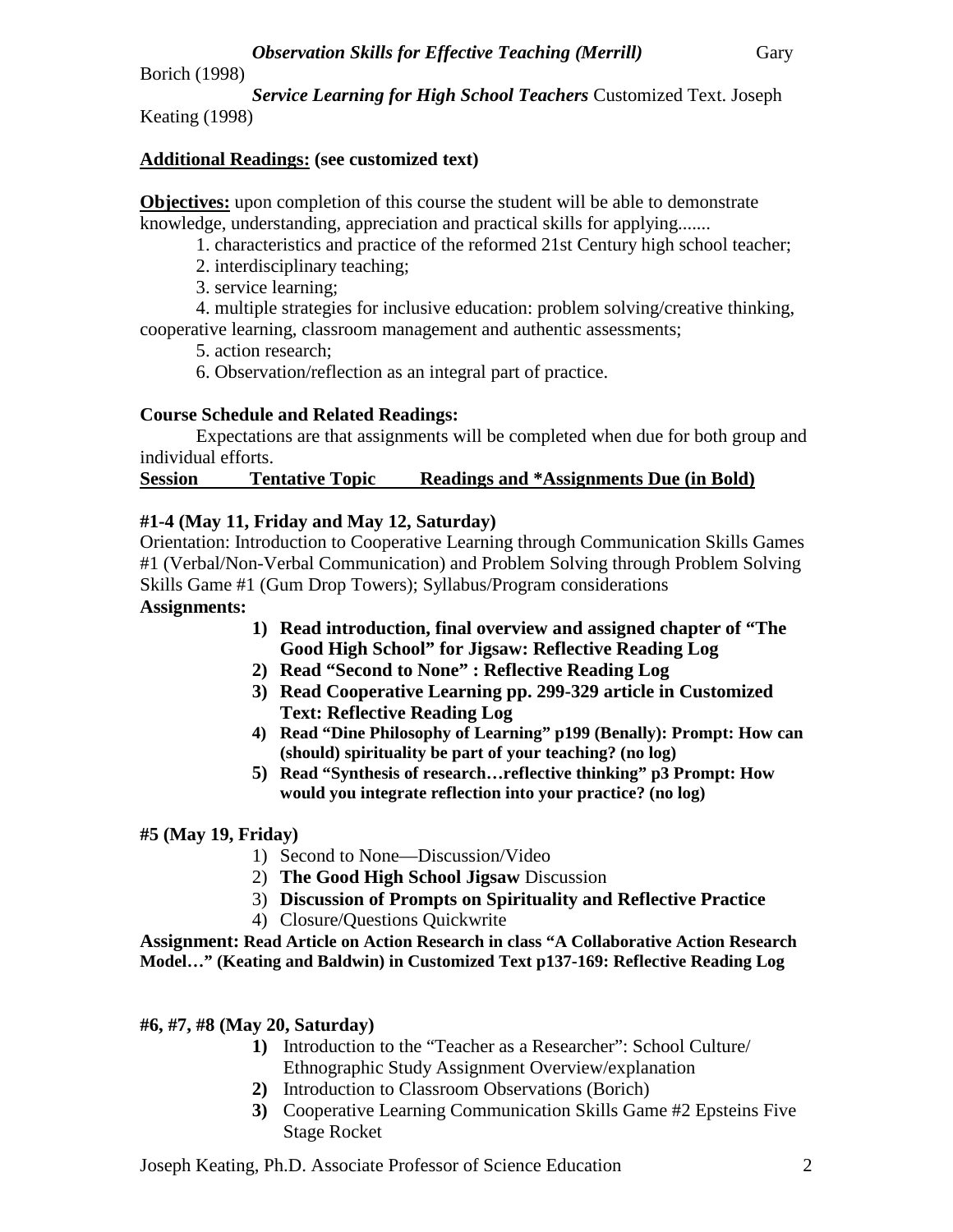- **4)** Introduction to Problem Solving #2: Superlinks
- **5)** Closure/Questions/Quickwrite

#### **Assignments:**

- **1) Read Borich Chapter One and Two: Reflective Reading Logs**
- **2) Ethnographic Group Study of School Site: oral and written report**
- **3) Read article on Service Learning in Customized text "Incorporating Service Learning into a High School…"(Keating) p35 (Reflective Reading Log)**
- **4) Read pp.173-191 (Introduction to Problem Solving Model) Prompt: Write out a brief one paragraph discription of a problem to use within your discipline as an assignment**

#### **#9 (June 10, Friday)**

- 1) Service Learning and Action Research Project Overview/ explanation/customized text examples (Lesson Planning overview)
- 2) In-Class time to conference with each group on ideas
- 2) Ethnographic Group Study of School Site Presentation
- 3) Borich Ch 1-2 Discussion
- 4) Discussion of Problem Solving Prompt
- 5) Closure/Questions/Quickwrite

#### **Assignments: Read Borich Chapter Three and Four: Reading Logs**

#### **#10,11,12 (June 11, Saturday)**

- 1) Discussion of Borich in Chapter 3 and 4 (Observational Group Research Assignment)
- 2) Introduction to Specifically Designed Academic Instruction in English (SDAIE)—Modeling/Discussion/Prep for Lesson
- 3) Student Presentation in class of SDAIE Lessons (Lesson Planning review)
- 4) Cooperative Learning Communication Skills Game #3 (Leader of the Pack)
- 5) Closure/Questions/Quickwrite

#### **Assignments:**

## **1) Observational Group Research Assignment (Borich from Chapters 3,4 )**

- **2) Assigned Journal articles in Customized Text (5 minute group creative presention)**
- **3) Final Service-Learning and Action Research Paper and Presentation (Overview Service Learning Customized Text)**

#### **#13 (June 23, Friday)**

- 1) Cooperative Learning Model overview (review)
- 2) Classroom Management overview-- models/simulations(lesson planning for first class)
- 3) Preparation time for presentation (service learning/action research
- 4) Closure/Questions/Quickwrite

## **#14,15,16 (June 24, Saturday)**

1) Overview of Classroom Assessment (teams create assessment by subject)

2) Observational Group Research Assignment Presentation

3) Jigsaw Discussion of Journal articles from Customized Text